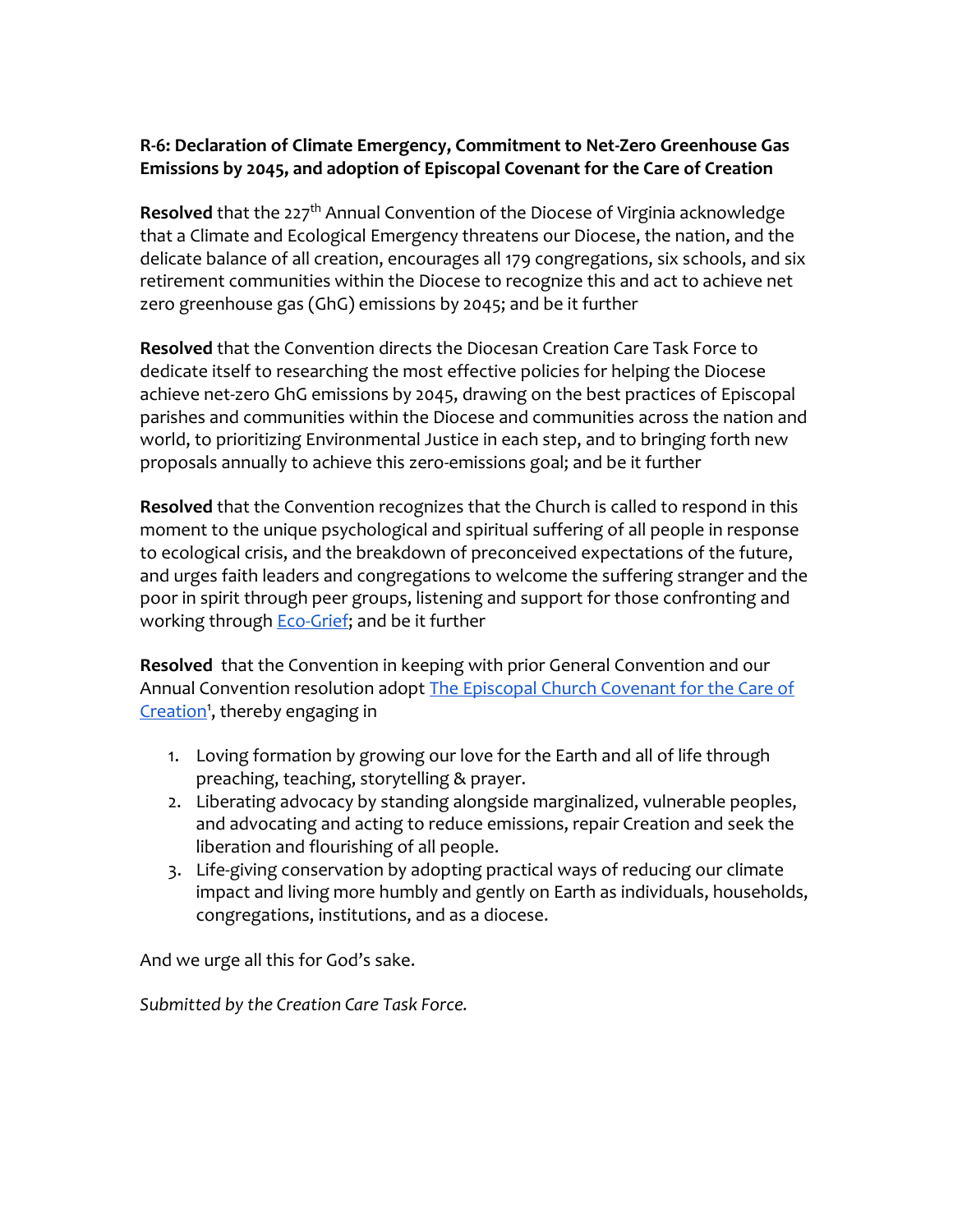## **Background**

God created the heavens and the Earth, declared them to be good, and calls us to be good stewards of Creation (Gen. 1:31, 2:15). In the final chapters of Job, God reminds us of the magnificence of His Creation and His delight in the fierceness of His wild creatures in order to remind us of our humility and lack of control. God cares about the fate of all creatures, from the sparrow to the disciple (Luke 12:6) to the Behemoth and to the Leviathan (Job 40:15-41:34). Jesus commands us to care for the least of those who are His family (Mt. 25:40). We are commanded to keep the Sabbath and to seek justice; our faithfulness in this regard will enable us to "live on the land securely and provide for the redemption of the land" (Leviticus 25:18-24) We are to live into our prophetic voice for climate justice as part and parcel of our baptismal commitment to "justice and peace among all people" and to "respect the dignity of every human being" and "renounce the evil powers of this world which corrupt and destroy the creatures of God." Now, the Earth is suffering on a global scale that humanity has never experienced before, and it is time to live into our theological responsibility to take immediate action to address the climate crisis.

The Cathedral of the Diocese of Virginia, the seat of the Bishop and the heart of the diocese is Shrine Mont - a chapel in the wilderness, and a sign of our Diocese's commitment to the sanctity of creation, and the truth that the created world is the dwelling place of the divine.

As described in the August 2021 United Nations' Intergovernmental Panel on Climate Change Sixth Assessment Report<sup>2</sup>, it is unequivocal that human influence has warmed the atmosphere, ocean and land. Widespread and rapid changes in the atmosphere, ocean, cryosphere and biosphere have already occurred. Humaninduced climate change is already affecting many weather and climate extremes in every region across the globe, including heatwaves, heavy precipitation, droughts, and tropical cyclones. Moreover, global warming of 1.5°C and 2°C will be exceeded during the 21st century unless greenhouse gas emissions are reduced by 45% by 2030, reaching net-zero by 2050 at the latest.  $^2$  Global temperatures have already risen to 1.1°C above pre-industrial levels. Many changes due to past and future greenhouse gas emissions are irreversible for centuries to millennia, especially changes in the ocean, ice sheets and global sea level.<sup>2</sup>

In November 2019, the United Nations Environment Programme Gap Emissions Report found that countries have collectively failed to stop the growth in global greenhouse gas emissions since the signing of the Paris Agreement in 2016; at the current rate of emissions, temperatures are expected to rise 3.2 degrees Celsius by the year 2100; and "incremental changes will not be enough and there is a need for rapid and transformational action." <sup>3</sup>

The climate crisis is a facet of a larger ecological crisis that manifests also as a rapid acceleration in the rate of species extinctions. A 2019 report by the UN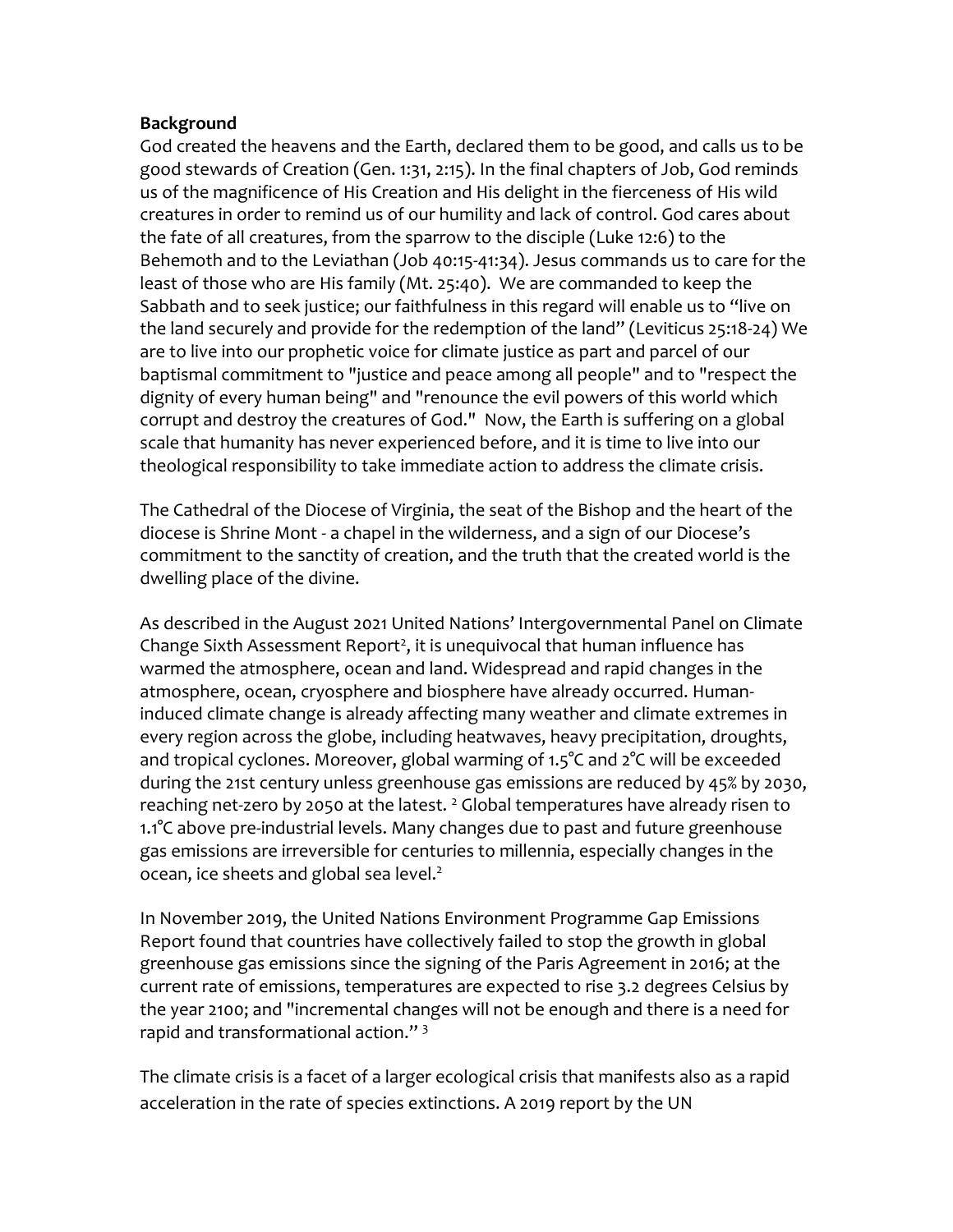Intergovernmental Science-Policy Platform on Biodiversity and Ecosystem Services (IPBES) asserts that human activity is pushing over 1 million species to extinction, and that "the [loss of species and habitats](https://www.nature.com/articles/d41586-018-03891-1) poses as much a danger to life on Earth as climate change does." 4,5

Frontline communities globally, including people of color, immigrants, indigenous communities, the poor, the disabled and the unhoused are already disproportionately suffering the impacts of climate change, and will continue to bear unjust burdens from increasing temperatures, sea level rise, the spread of disease and the economic consequences of inaction on the climate crisis.<sup>6</sup>

The Centers for Disease Control and Prevention have described climate change as an urgent public health crisis.<sup>6</sup> The U.S. Department of Defense describes climate change as a "threat multiplier" connected with conflicts over scarce resources, conditions conducive to violent extremism, and the spread of infectious diseases.<sup>7</sup>

On September 1, 2021, Archbishop Justin Welby, Pope Francis, and Ecumenical Patriarch Bartholomew issued a Joint Statement for the Protection of Creation, urging "everyone, whatever their belief or worldview, to endeavor to listen to the cry of the earth and of people who are poor, examining their behavior and pledging meaningful sacrifices for the sake of the earth which God has given us." <sup>8</sup>

On October 4th 2021, Archbishop Justin Welby joined Pope Francis, Ecumenical Patriarch Bartholomew and 11 other leaders from all major world religious traditions signed Faith and Science: An Appeal for COP26 urging governments to commit to a rapidly accelerated timetable for emissions reductions at the upcoming UN Climate Conference.<sup>9</sup>

In addition, our Diocese adopted R 15 at its 220<sup>th</sup> Annual Council in 2015 of "Accepting the Duty of Care for God's Creation." In late October 2017, Anglican Archbishops around the world signed an open letter to world leaders urging responsible climate action ahead of the next UN climate change conference opening on 6 November in Bonn, Germany.

The Worldwide Anglican Communion, The Church of England, and the US Dioceses of Massachusetts, Western Massachusetts, and many other Episcopal and Anglican organizations have already declared a state of climate emergency, joining over 2,000 local governments, and 23 national governments representing over 1 billion people. 10, 11, 12

The Creation Care Task Force believes it is urgent for everyone in the Diocese to take sacrificial steps to preserve God's creation, and is committed to building awareness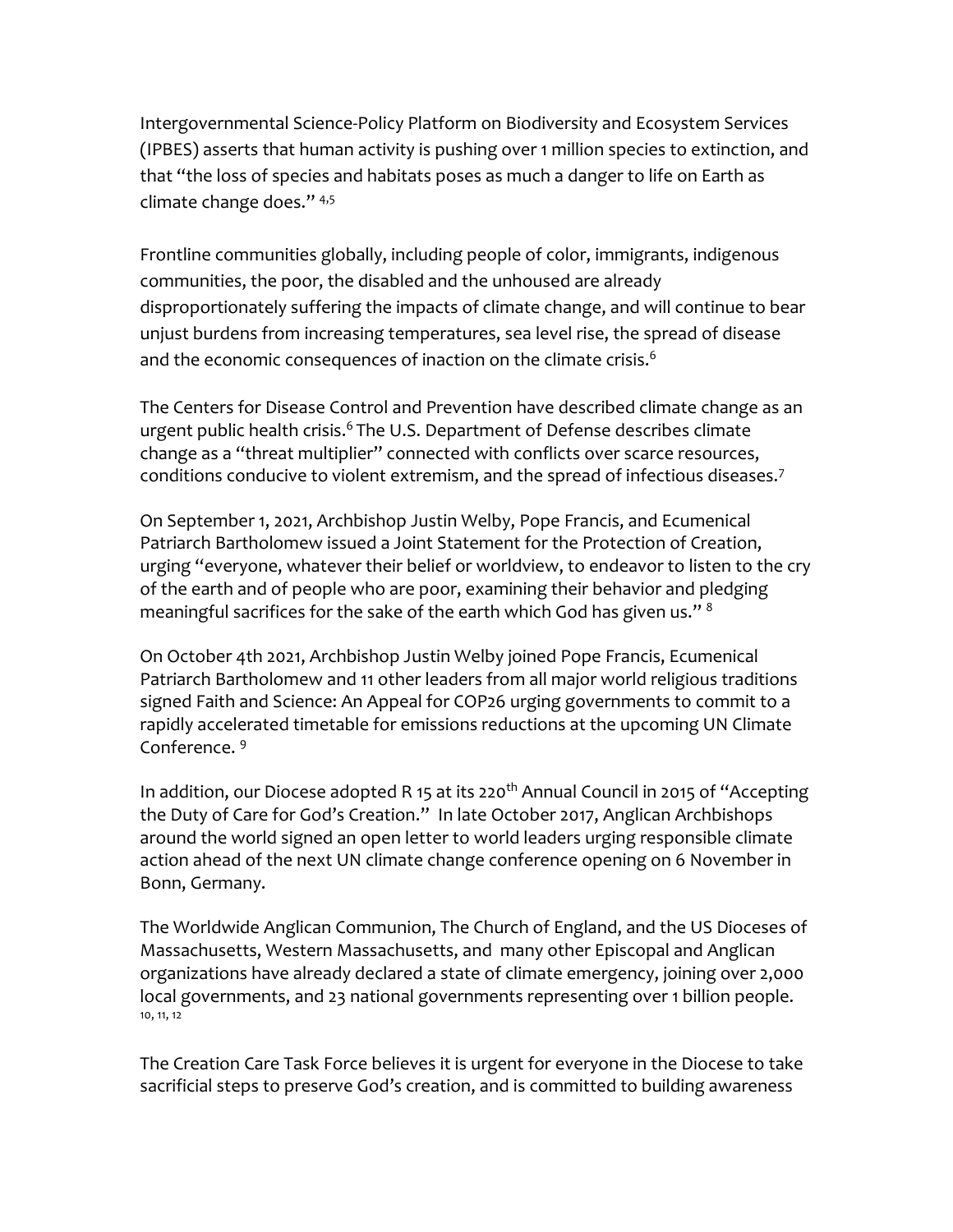around the steps we can all take to make a difference; assisting to enact the Covenant for the Care of Creation.

## References

- 1. "Episcopal Covenant to Care for Creation: Putting It into Practice." *Creation Care*, The Episcopal Church, [https://www.episcopalchurch.org/wp](https://www.episcopalchurch.org/wp-content/uploads/sites/2/2021/02/CC-creation_care_covenant_action.pdf)[content/uploads/sites/2/2021/02/CC-creation\\_care\\_covenant\\_action.pdf.](https://www.episcopalchurch.org/wp-content/uploads/sites/2/2021/02/CC-creation_care_covenant_action.pdf)
- 2. IPCC, 2021: Summary for Policymakers. In: Climate Change 2021: The Physical Science Basis. Contribution of Working Group I to the Sixth Assessment Report of the Intergovernmental Panel on Climate Change [Masson-Delmotte, V., P. Zhai, A. Pirani, S. L. Connors, C. Péan, S. Berger, N. Caud, Y. Chen, L.Goldfarb, M. I. Gomis, M. Huang, K. Leitzell, E. Lonnoy, J.B.R. Matthews, T. K. Maycock, T. Waterfield, O. Yelekçi, R. Yu and B. Zhou (eds.)]. Cambridge University Press. In Press.
- 3. "UN Emissions Report: World on Course for More than 3 Degree Spike, Even If Climate Commitments Are Met | UN News." *UN News*, United Nations, 26 Nov. 2019, [news.un.org/en/story/2019/11/1052171.](https://docs.google.com/document/u/0/d/1bZMEkAeWQmwADt6rJH3XXOLpLiTZLZbRgJ-3opWsIas/edit)
- 4. IPBES. 2019. Summary for policymakers of the global assessment report on biodiversity and ecosystem services of the Intergovernmental Science-Policy Platform on Biodiversity and Ecosystem Services. S. Díaz, J. Settele, E. S. Brondizio E.S., H. T. Ngo, M. Guèze, J. Agard, A. Arneth, P. Balvanera, K. A. Brauman, S. H. M. Butchart, K. M. A. Chan, L. A. Garibaldi, K. Ichii, J. Liu, S. M. Subramanian, G. F. Midgley, P. Miloslavich, Z. Molnár, D. Obura, A. Pfaff, S. Polasky, A. Purvis, J. Razzaque, B. Reyers, R. Roy Chowdhury, Y. J. Shin, I. J. Visseren-Hamakers, K. J. Willis, and C. N. Zayas (eds.). IPBES secretariat, Bonn, Germany.
- 5. Tollefson, Jeff. "Humans Are Driving One Million Species to Extinction." *Nature News*, Nature Publishing Group, 6 May 2019, [www.nature.com/articles/d41586-019-01448-4.](http://www.nature.com/articles/d41586-019-01448-4)
- 6. USGCRP, 2018: *Impacts, Risks, and Adaptation in the United States: Fourth National Climate Assessment, Volume II* [Reidmiller, D.R., C.W. Avery, D.R. Easterling, K.E. Kunkel, K.L.M. Lewis, T.K. Maycock, and B.C. Stewart (eds.)]. U.S. Global Change Research Program, Washington, DC, USA, 1515 pp. doi: 10.7930/NCA4.2018.
- 7. "Preparing for the Regional Health Impacts of Climate Change in the United States." *CDC Climate and Health Program* , Centers for Disease Control , 1 July 2020,

[https://www.cdc.gov/climateandhealth/docs/Health\\_Impacts\\_Climate\\_Change](https://www.cdc.gov/climateandhealth/docs/Health_Impacts_Climate_Change-508_final.pdf) [-508\\_final.pdf.](https://www.cdc.gov/climateandhealth/docs/Health_Impacts_Climate_Change-508_final.pdf)